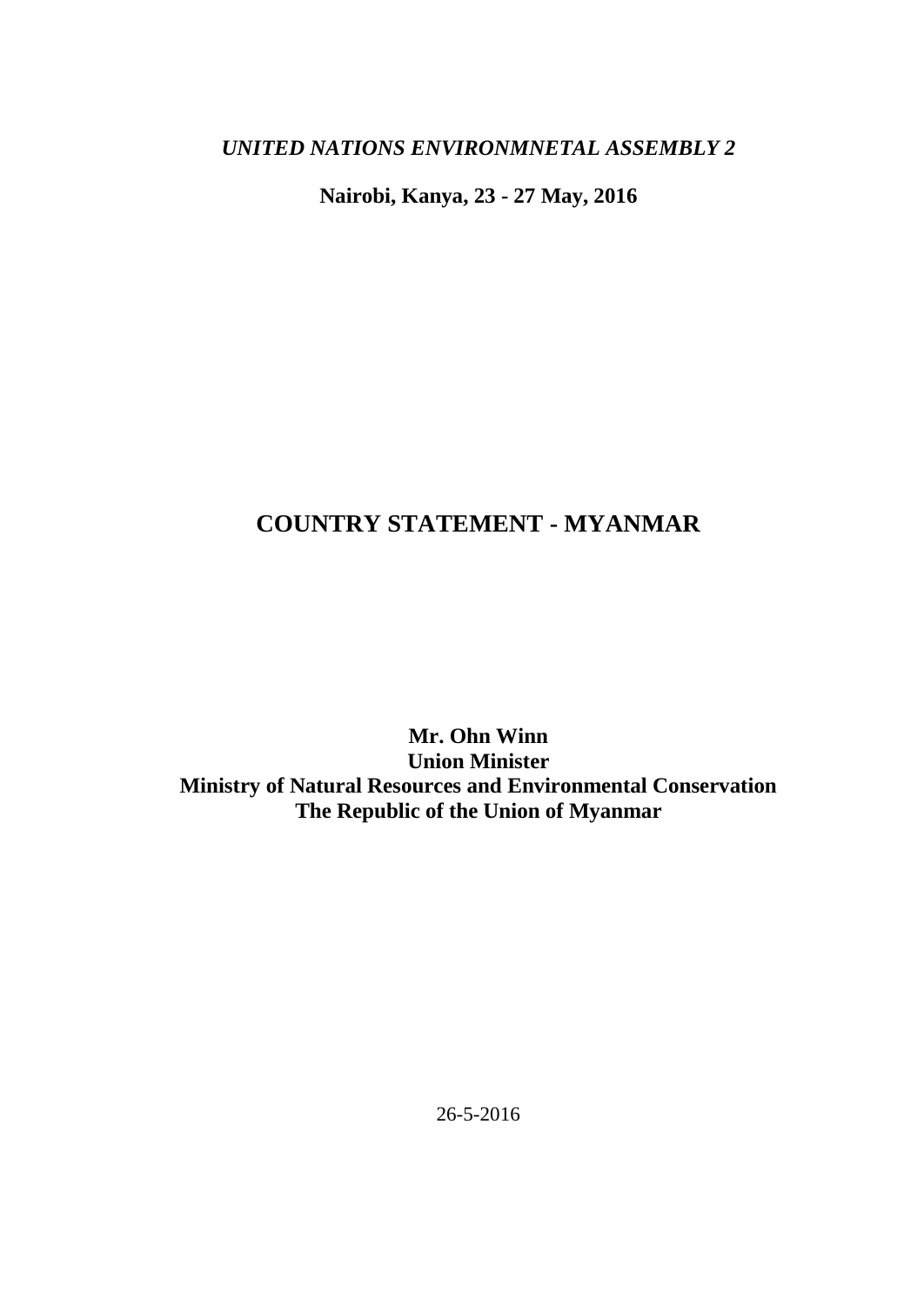#### **Statement by H.E.Ohn Winn, Minister of Natural Resources and Environmental Conservation, Republic of the Union of Myanmar** *UNITED NATIONS ENVIRONMNETAL ASSEMBLY 2* **Nairobi, Kanya, 23- 27 May, 2016**

Honorable President, Honorable Ministers and Heads of delegates, Distinguished Delegates, Ladies and Gentlemen,

## **Mr. President**

- 1. At the very outset, it is indeed, a great honor to my delegation for taking the advantages to participate in the UNEA 2 here in Nairobi. On behalf of Myanmar delegation, I would like to express our appreciation to the UNEP and Government of Kenya, for hosting this historic meeting and for providing excellent arrangements with a warm welcome and hospitality.
- 2. I would like to take this opportunity to congratulate you, elected to be president of UNEA 2. I believe, under your leadership, we would be able to have fruitful outcomes in this very important meeting.

## **Mr. President**

- 3. Myanmar has been engaged active process of its political, social and economic transition in building a democratic nation. However, the subsequent impact of extending of economic development rapidly is emerging the challenges for the sustainable conservation of natural resources and environment. In this regard, strong institutions, clear environmental regulations and social safeguards are required in harmonizing social, economic and environmental issues to achieve the sustainable development.
- 4. As part of this process, the Government of Myanmar is putting in place the necessary policy, legal, procedural and governance instruments while building the institutional, technical and human capacities needed to achieve sustainable development 2030 in all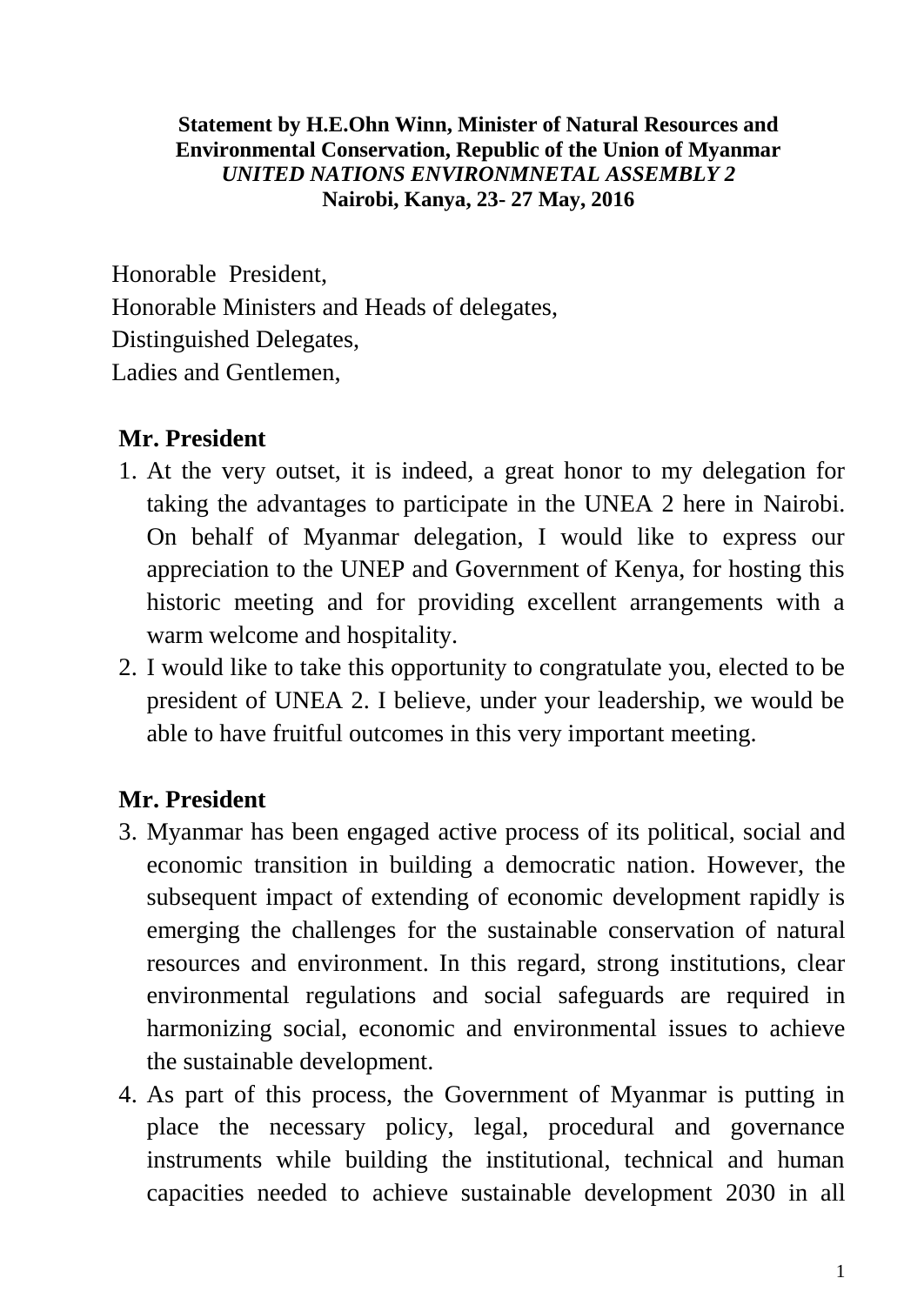sectors. In terms of policy development, Government has prioritized that environment is one of the seven strategies of its National Comprehensive Development Plan 2030 with focusing to mainstream environment into the national policy and development agenda.

5. Environmental Governance and Natural Resource Management emphasize the critical links between environmental sustainability and efforts to eradicate poverty, reduce inequalities, and strengthen resilience in Myanmar. Sustaining biodiversity resources will secure ecosystem services that are vital to human welfare and their development efforts. The resilience of communities depends upon biodiversity and healthy ecosystems, and the goods and services they provide.

## **Mr. President**

- 6. Myanmar is committed implementation of 2030 Sustainable Development Agenda along with the mainstreaming of environment into National and sub-national development planning through implementation on National Environmental Policy and Master plan, Climate Change Strategy and Action Plan, Green Economy Strategy Framework, National and City level Waste management strategy and Action Plan, National Land-use Policy and National Biodiversity Strategic Action Plan.
- 7. We have recognized the global environmental issues in terms of environment and ecosystem degradation, climate change, biodiversity and illegal wildlife trade, air pollution and chemical and waste are the most threatening global challenges to sustainable development of our society. In order to address these issues, financial resources, capacity building and technology transfer are very crucial elements of means of implementation.
- 8. Myanmar believes UNEA is a global platform to resolve environmental challenges and to provide direction on the integration of economic, social and environmental dimensions for sustainable development of 2030 agenda. In this UNEA 2, we are expecting the